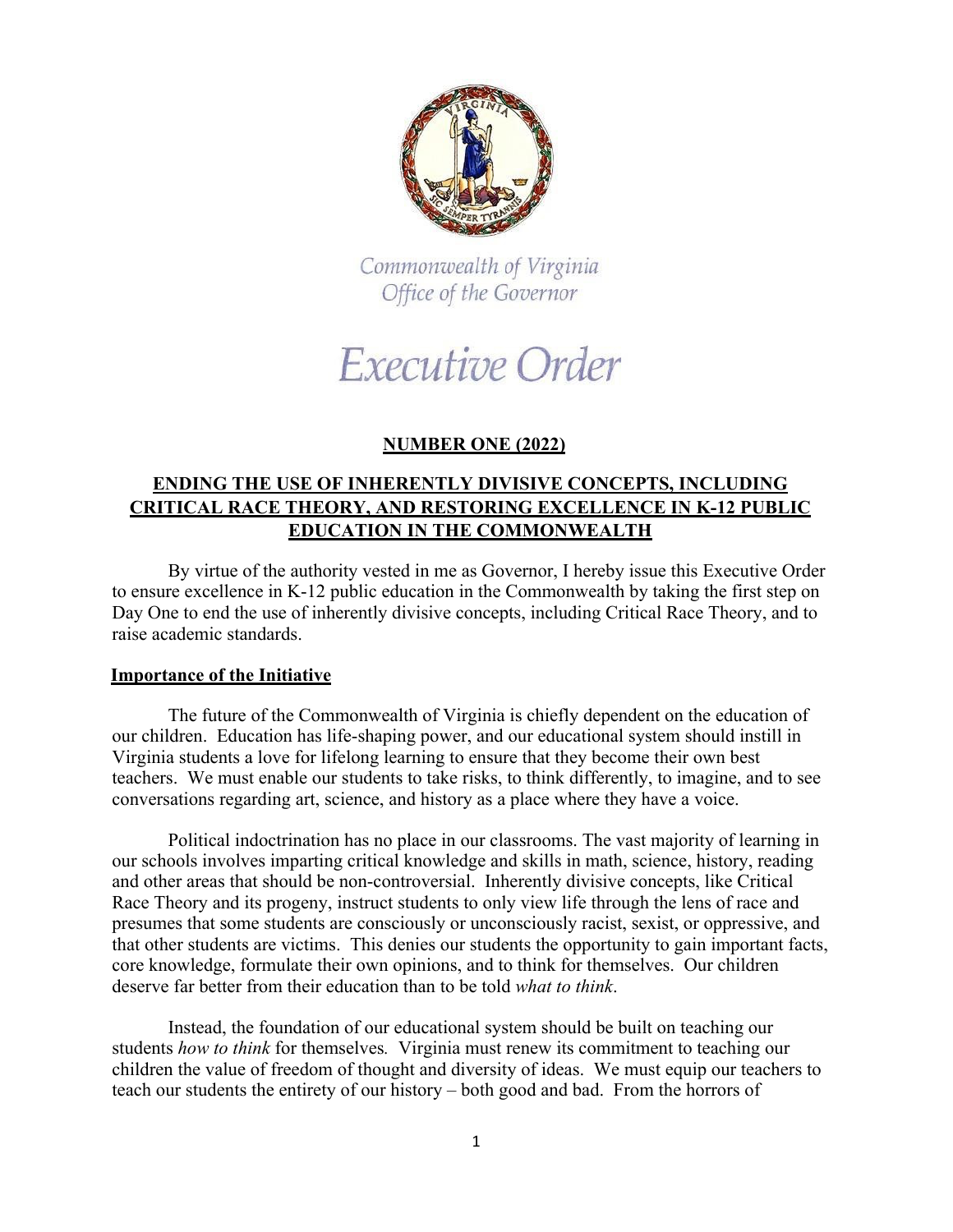American slavery and segregation, and our country's treatment of Native Americans, to the triumph of America's Greatest Generation against the Nazi Empire, the heroic efforts of Americans in the Civil Rights Movement, and our country's defeat of the Soviet Union and the ills of Communism, we must provide our students with the facts and context necessary to understand these important events. Only then will we realize Dr. Martin Luther King Jr.'s dream that our children "will not be judged by the color of their skin but by the content of their character."

The Constitution of Virginia requires that the Governor shall take care that the laws be faithfully executed. It further provides a right to be free from any governmental discrimination upon the basis of religious conviction, race, color, sex, or national origin. Critical race theory and related concepts are teaching our children to engage in the very behavior the Constitution prohibits.

#### **Directive**

Accordingly, pursuant to the authority vested in me as the Chief Executive Officer of the Commonwealth, and pursuant to Article V of the Constitution and the laws of Virginia, I hereby order the following:

- 1. The Superintendent of Public Instruction shall review all policies within the Department of Education to identify those that promote inherently divisive concepts. Such policies shall be ended.
- 2. The Superintendent of Public Instruction shall immediately review all guidelines, websites, best practices, and other materials produced by the Department of Education to identify those that promote or endorse divisive or inherently racist concepts. Such shall be removed.
- 3. Executive Employees shall be prohibited from directing or otherwise compelling students to personally affirm, adopt, or adhere to inherently divisive concepts.
- 4. The Superintendent of Public Instruction shall review the Department of Education's Cultural Competency Training to determine if it or any portion promotes inherently divisive concepts, and take action consistent with the laws of Virginia to modify such training to end the use of inherently divisive concepts. In addition, the Superintendent shall make recommendations on how the Department of Education and school division can develop and make available to all teachers and school leaders model professional development and training so teachers and schools are prepared to engage students on important civics and historical issues in a fair and unbiased manner without imposing their own personal beliefs.
- 5. The Superintendent of Public Instruction shall review and revise or rescind Superintendent's Memo #050-19 to remove reference to any inherently divisive concepts.
- 6. The Superintendent of Public Instruction shall review all changes made to the Commonwealth of Virginia's public education curriculum within the last 48 months to identify inherently divisive concepts, including concepts or ideas related to Critical Race Theory, and initiate, through the regular curriculum re-evaluation process,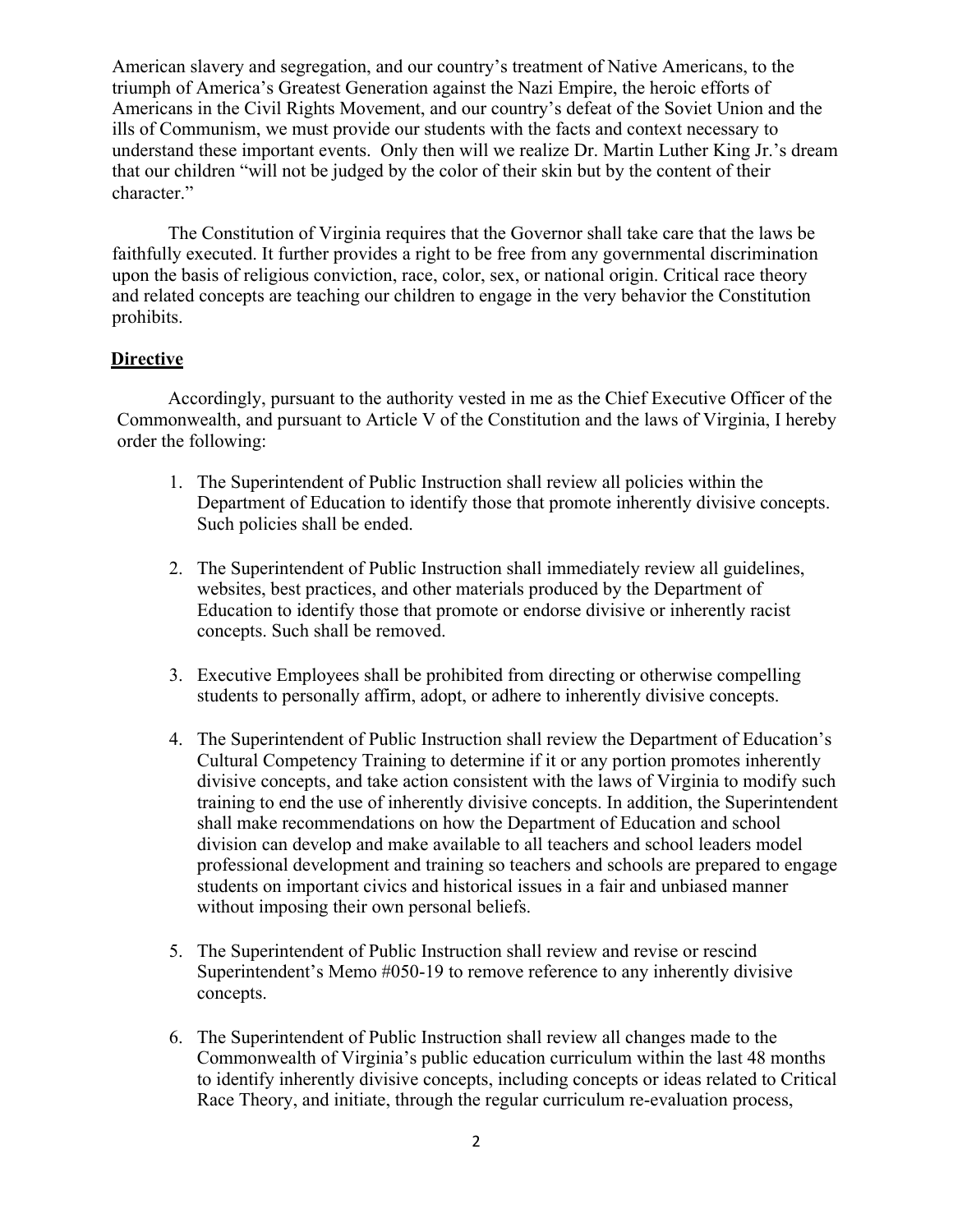changes that will replace them with concepts and lessons that ensure all Virginia students are taught to respect all individuals regardless of their race, sex, or faith.

- 7. The Superintendent of Public Instruction shall review the "EdEquityVA" program and end any portion that promotes inherently divisive concepts.
- 8. The Superintendent of Public Instruction shall end the Virginia Math Pathways Initiative.
- 9. The Superintendent of Public Instruction shall provide a report to me and the Secretary of Education within 30 days any policies, programs, training, or curricula that falls within the definition of inherently divisive concepts and within 90 days identify any necessary executive and legislative actions needed to end use of all inherently divisive concepts in public education.
- 10. The Superintendent of Public Instruction shall review and immediately end the use of any portion of any Governor's School program that promotes inherently divisive concepts.
- 11. The Superintendent of Public Instruction shall raise standards in K-12 education and immediately take steps to:
	- a. increase the transparency and honesty of performance measures for public elementary and secondary schools in the Commonwealth and ensure that such measures do not obscure or conceal disparities in performance among student groups;
	- b. ensure that performance measures for public elementary and secondary schools prioritize the attainment of grade-level proficiency in reading and mathematics for all students, especially in grades K-5;
	- c. ensure that the Commonwealth's proficiency standards on Standards of Learning assessments in reading and mathematics are rigorous in comparison with assessments administered by other states and national assessments in reading; and
	- d. increase the number of academic-year Governor's Schools in the Commonwealth and maintain standards of excellence for students in all such schools.
	- e. ensure that parents are empowered with open access to information on primary instructional materials utilized in any school and that fair and open policies are in place to address any concerns or complaints in a timely and respectful manner.
- 12. The Superintendent of Public Instruction shall issue a report to the Secretary of Education and me within 90 days on the status of efforts to close the "achievement gap" in K-12 education, with recommendations for additional executive and